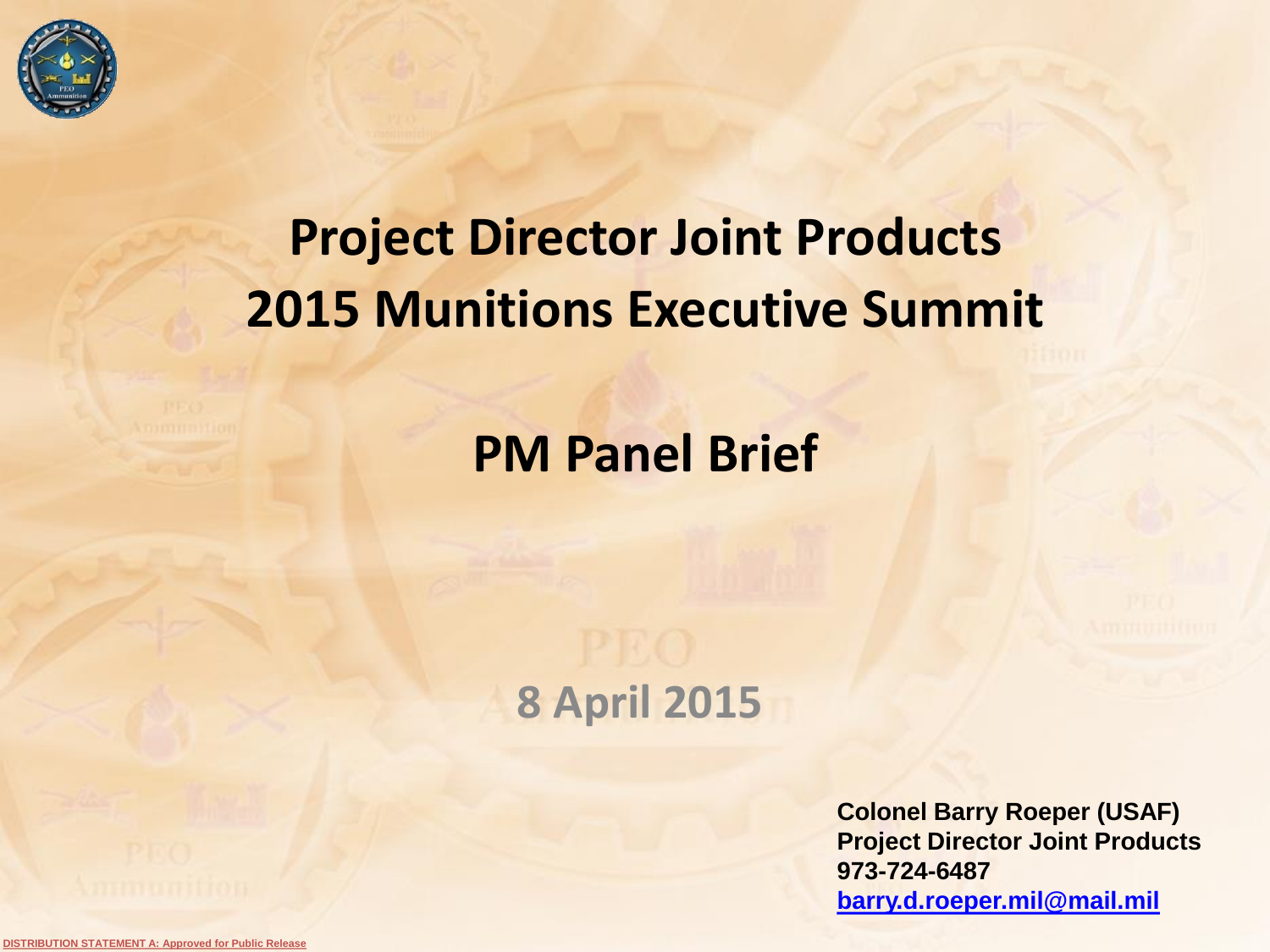

### **Project Director Joint Products Portfolio Snapshot**

**BOMBS**



**General Purpose Bombs**

**Fuzes, Fins and Lugs**

**Navy and Air Force Penetrator Bombs**



**Cartridge Actuated Devices Propellant Actuated Devices**





**Air Force Cast Ductile Iron Bombs**

#### **NAVY GUN AMMO**





**Navy Gun Ammo Deck Gun firing 5"/54 Cal Ammo**





**5"/54 Cal Gun Ammo bodies, prop charges and fuzes**













**IMX 101 LX-14**

2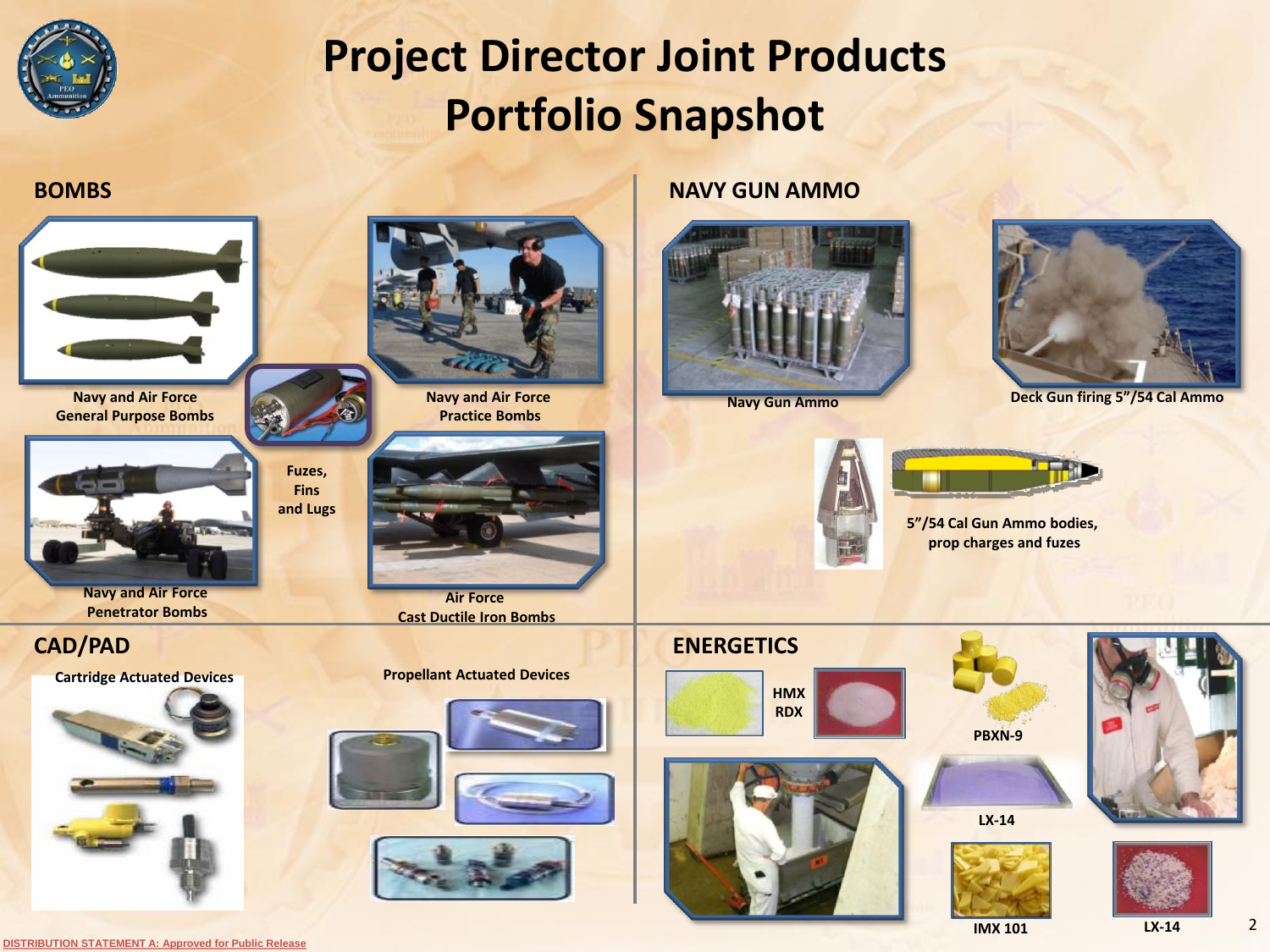

# **Main Priorities**

- Award new contracts:
	- $\checkmark$  BLU-109 Penetrator Bomb Cases, Pallets and Containers
	- $\overline{\smash{\bigtriangledown}}$  BDU-50 500-lb Cast Ductile Iron Bomb
- Maximize FY15 5"/54-cal projectile and propelling charge execution quantities
- Complete First Article Testing and enter into production of the:
	- DSU-33 Proximity Sensor
	- FMU-143 Penetrator Bomb Fuze
	- $\sqrt{M}$  MK 437 Multi Option Fuze-Navy
	- $\checkmark$  BDU-56 2,000 lb Cast Ductile Iron Bomb
	- $\checkmark$  BSU-33 Bomb Fin
	- $\checkmark$  5" Propelling Charge (D326)
- Continue production of:
	- $\checkmark$  BLU-109 2,000 lb Penetrator Bombs
	- $\checkmark$  BLU-111 500 lb / BLU-110 1,000 lb
	- $\checkmark$  BLU 117 2,000 lb General Purpose Bombs
	- $\checkmark$  MK-84 Bomb Fin



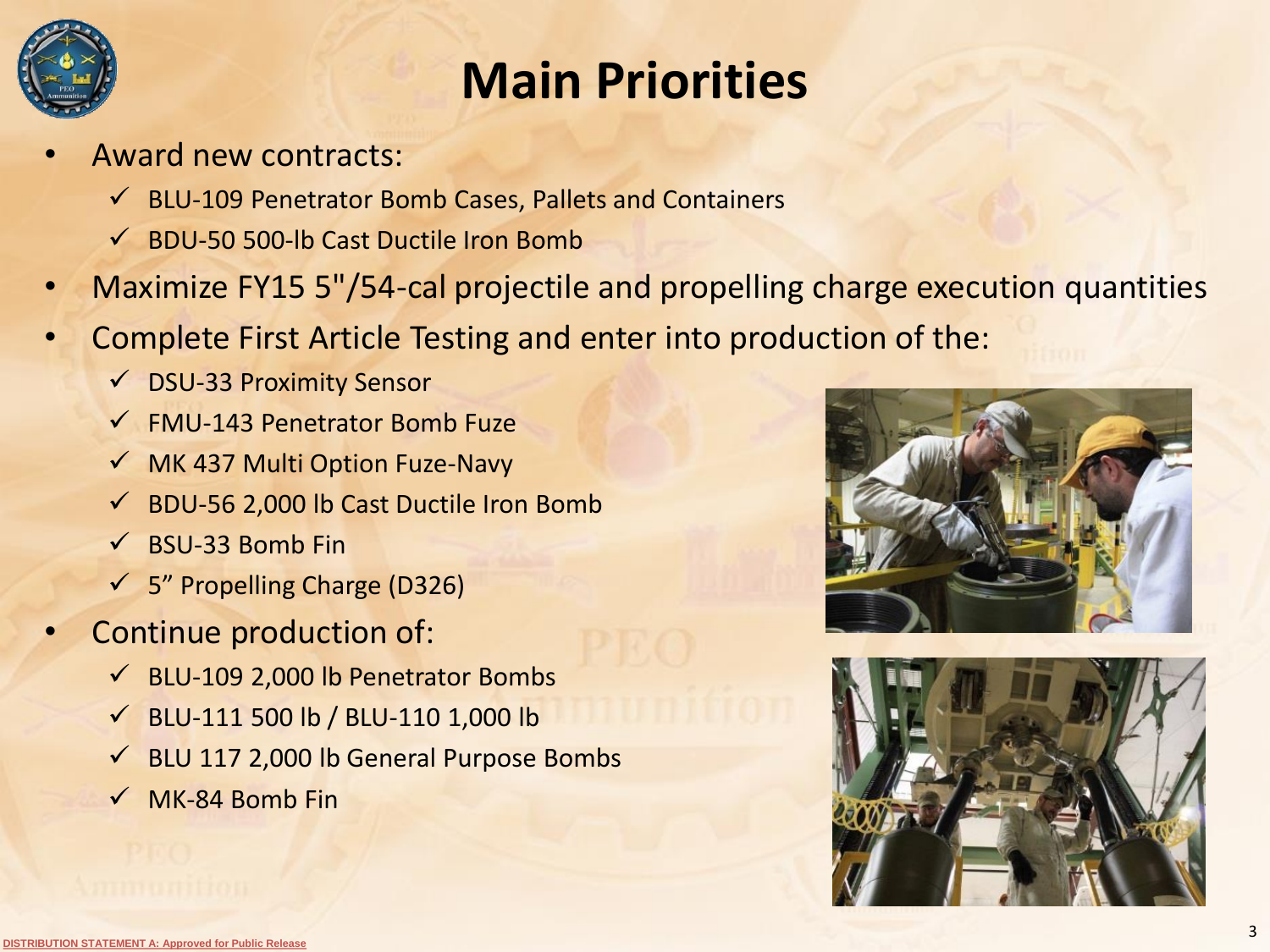

# **Industrial Base Challenges**

- Some budgeted requirements will push the lower limits of minimum sustaining rates and limit incentive to bid
- Need flexibility in both contracts and production facilities to absorb fluctuations in customer funding
	- $\checkmark$  Will strive to maintain competitive opportunities
	- $\checkmark$  Fixed price multiple year contracts
	- $\checkmark$  Ability to produce fewer than 12 months of production, shut down and restart each year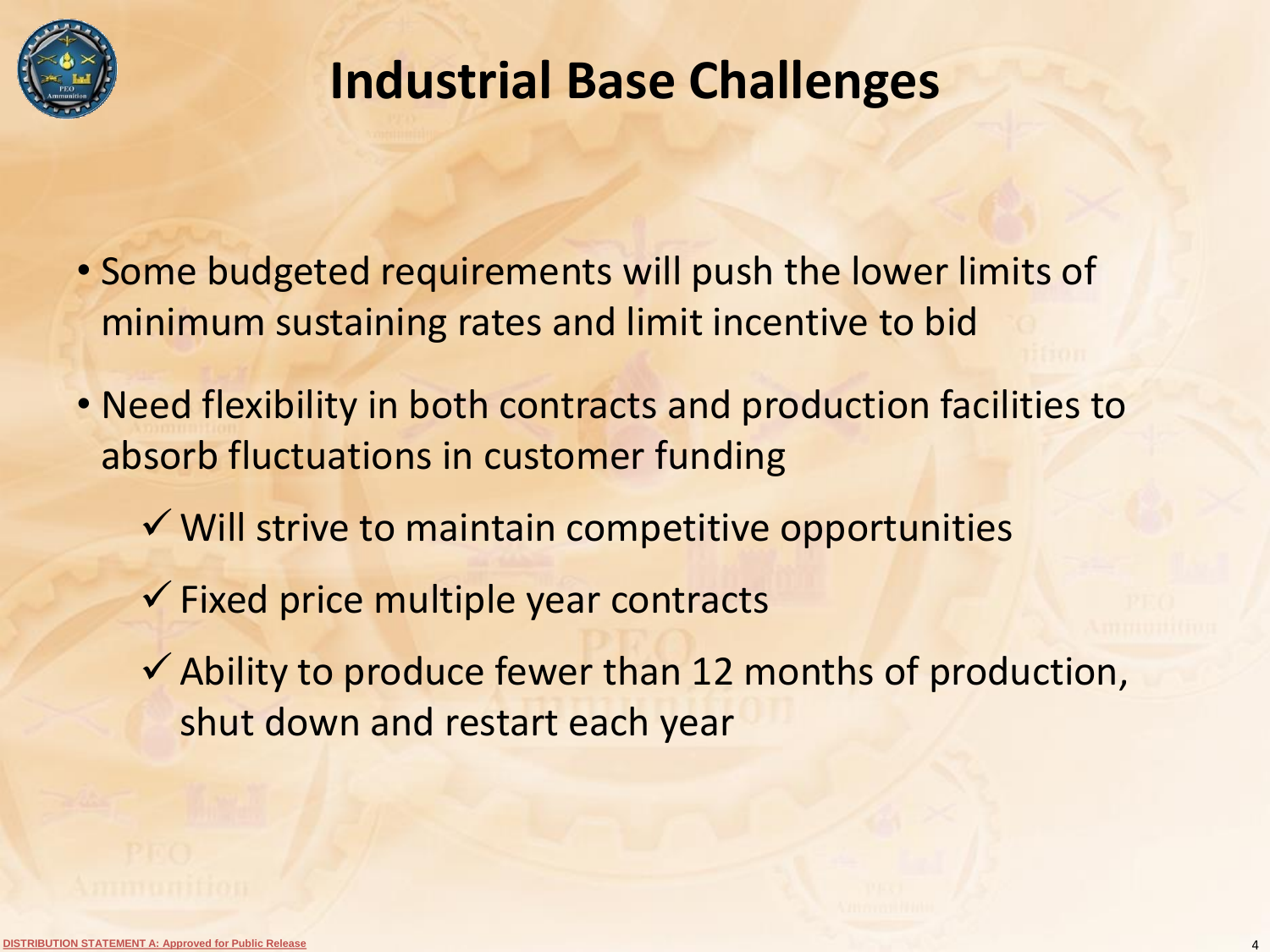

Total Portfolio ~\$2.3B Represents Other Service Dollars (Air Force and Navy)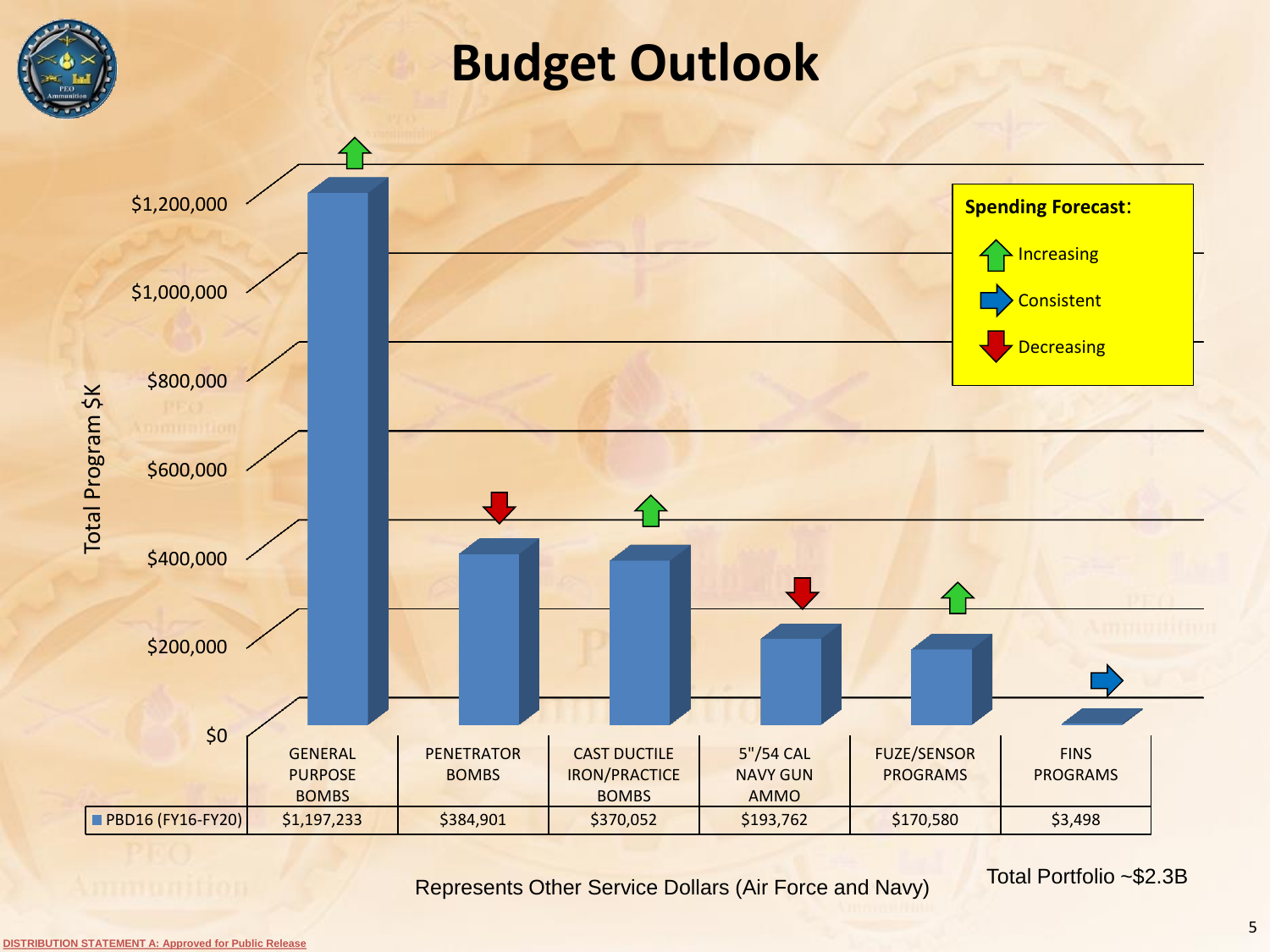

# **FY16 Competitive Opportunities**

| <b>Product</b>                                                          | <b>Projected RFP</b><br><b>Release</b> | <b>Projected Award</b><br><b>Date</b> | <b>Dollar</b><br><b>Amount</b> | <b>Contract</b><br><b>Strategy</b> | <b>Contract</b><br><b>Type</b> |
|-------------------------------------------------------------------------|----------------------------------------|---------------------------------------|--------------------------------|------------------------------------|--------------------------------|
| <b>BLU-109 Penetrator</b><br><b>Bomb Cases, Pallets</b><br>& Containers | <b>3Q FY15</b>                         | 1QFY16                                | \$683M                         | <b>NTIB</b>                        | 5 Year,<br><b>FFP</b>          |
| <b>BDU-50 Cast Ductile</b><br><b>Iron Bombs</b>                         | <b>4Q FY15</b>                         | <b>2QFY16</b>                         | \$484M                         | <b>NTIB</b>                        | 3 Year,<br><b>FFP</b>          |